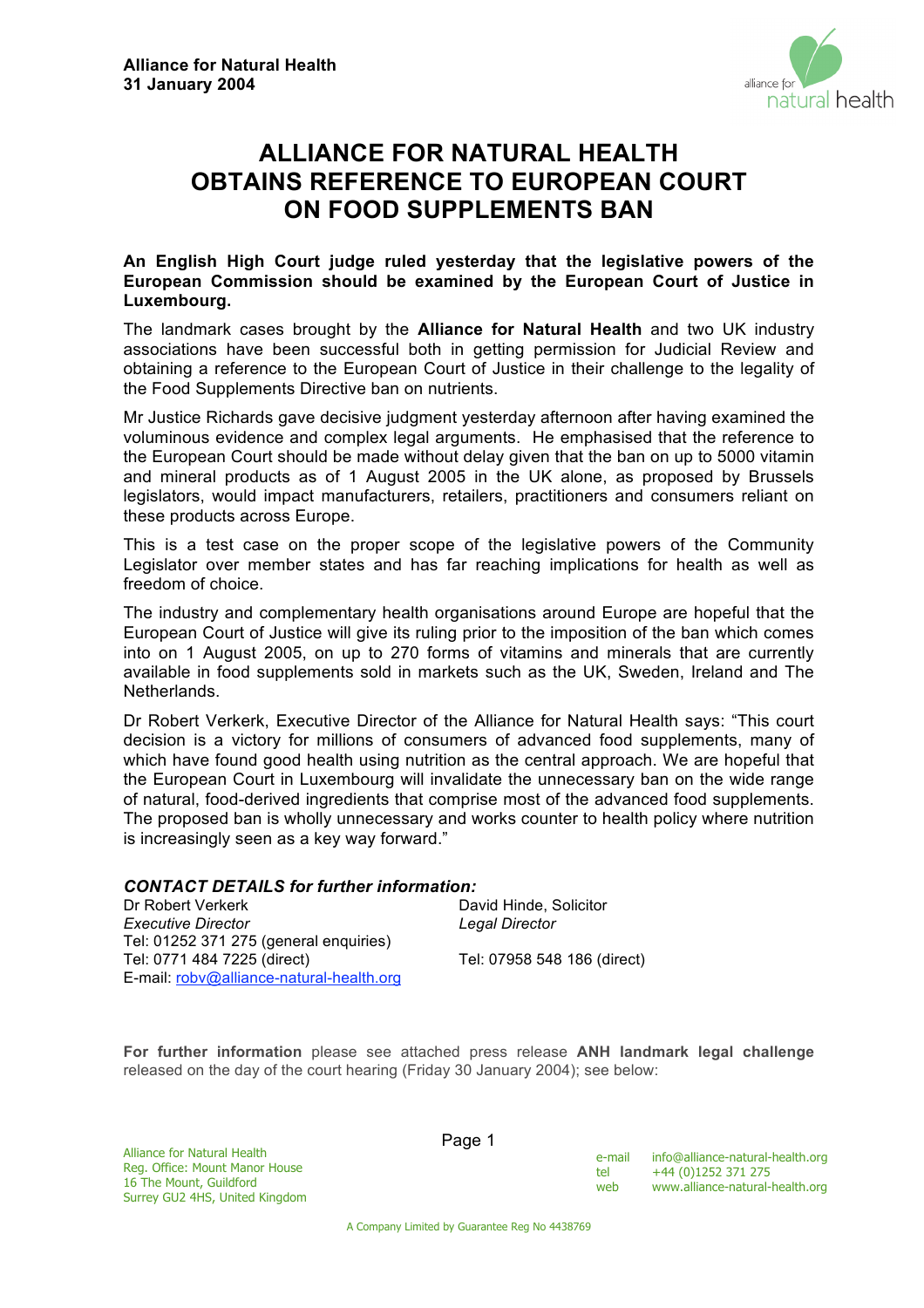

# **ANH LANDMARK LEGAL CHALLENGE TO EU FOOD SUPPLEMENTS BAN**

**Dame Judi Dench**, **Dame Joan Plowright** and **Bianca Jagger** are among thousands of consumers all over Europe supporting the *Alliance for Natural Health* ("ANH") in its application for Judicial Review of the **Food Supplements Directive**, which is to be heard in the High Court on **Friday 30 January**. Unless challenged successfully, the Directive will ban, from 2005, thousands of safe products which have been available for years.

**ANH** *Executive Director*, **Dr Robert Verkerk**, says: "People have had enough – this Directive is *supposed* to be promoting trade in food supplements in the EU but actually has the reverse effect. It will prohibit from sale many of the more advanced, safe supplements currently available in the UK, Sweden, Ireland and Holland, forcing these countries to comply with a much more restrictive regime more typical of the existing regimes in countries like Germany and France. The governments of these countries are openly hostile to advanced food supplements. We go to court next Friday to commence a test case to address this anomaly with a goal of obtaining a legal regime which befits the  $21<sup>st</sup>$  Century. We want to ensure that the Directive supports the role of nutrition at the heart of healthcare policy.

We readily endorse the notion of reasonable and proportionate legislation for natural products. But moves to ban around 300 of the 420 or so vitamin and mineral forms currently on the market must be resisted, particularly when this will prevent the sale of some of the most beneficial food supplements that have a long and unblemished track record of safety."

The ANH is supported by consumers, practitioners, and manufacturers and retailers of innovative food supplements, across 43 countries. Over 80% of funds raised to-date for the challenge have come from the end-users of these innovative food supplements, who are greatly concerned that the Directive will deprive them of access to advanced, bioavailable and effective products of their choice.

**David Hinde**, *Solicitor and Legal Director* **of the ANH** adds: "We have lined up a legal team of the highest calibre with barristers from *Brick Court Chambers* and solicitors at *the Simkins Partnership.* ANH's challenge is based on EU constitutional law grounds. We say that the ban on food supplements imposed by the Directive is quite unnecessary in order to facilitate the internal market and thus goes beyond the legal powers of the Community legislator. This case may well prove to be a landmark decision on the interface between EU legislative powers, the sovereignty of Member States and the protection of individual and companies' rights. We support appropriate legislation but the Directive in its present form is unworkable and will have a catastrophic effect on the emerging market for advanced high potency and effective food supplements."

**Erica Murray** of the *Irish Association of Health Stores* who has worked closely with ANH gathering commercial data from Ireland, comments: "This Directive needs to be modified if it's going to deal fairly with the thousands of smaller businesses involved with innovative natural health products across Europe. Otherwise it will give a huge competitive advantage to the big companies, which dominate mass-market sales of lower potency vitamin and mineral supplements from supermarkets and pharmacies. We have lodged voluminous evidence from the UK, Sweden, Ireland and Italy to show that the Directive – if unchallenged – will have dire consequences for hundreds of smaller businesses in the UK and other parts of Europe."

Ms Murray adds: "We are pleased to see that other associations have now also seen the light. In particular, we welcome the decision of the UK trade associations – *the National Association of Health Stores* and the *Health Food Manufacturers Association* – to mount a parallel challenge. We hope Europe gets the message that people want their advanced supplements. More and more people are choosing natural products and this freedom of choice should not be denied."

*---end.*

Alliance for Natural Health Reg. Office: Mount Manor House 16 The Mount, Guildford Surrey GU2 4HS, United Kingdom

| e-mail | info@alliance-natural-health.org |
|--------|----------------------------------|
| tel    | +44 (0)1252 371 275              |
| web    | www.alliance-natural-health.org  |

A Company Limited by Guarantee Reg No 4438769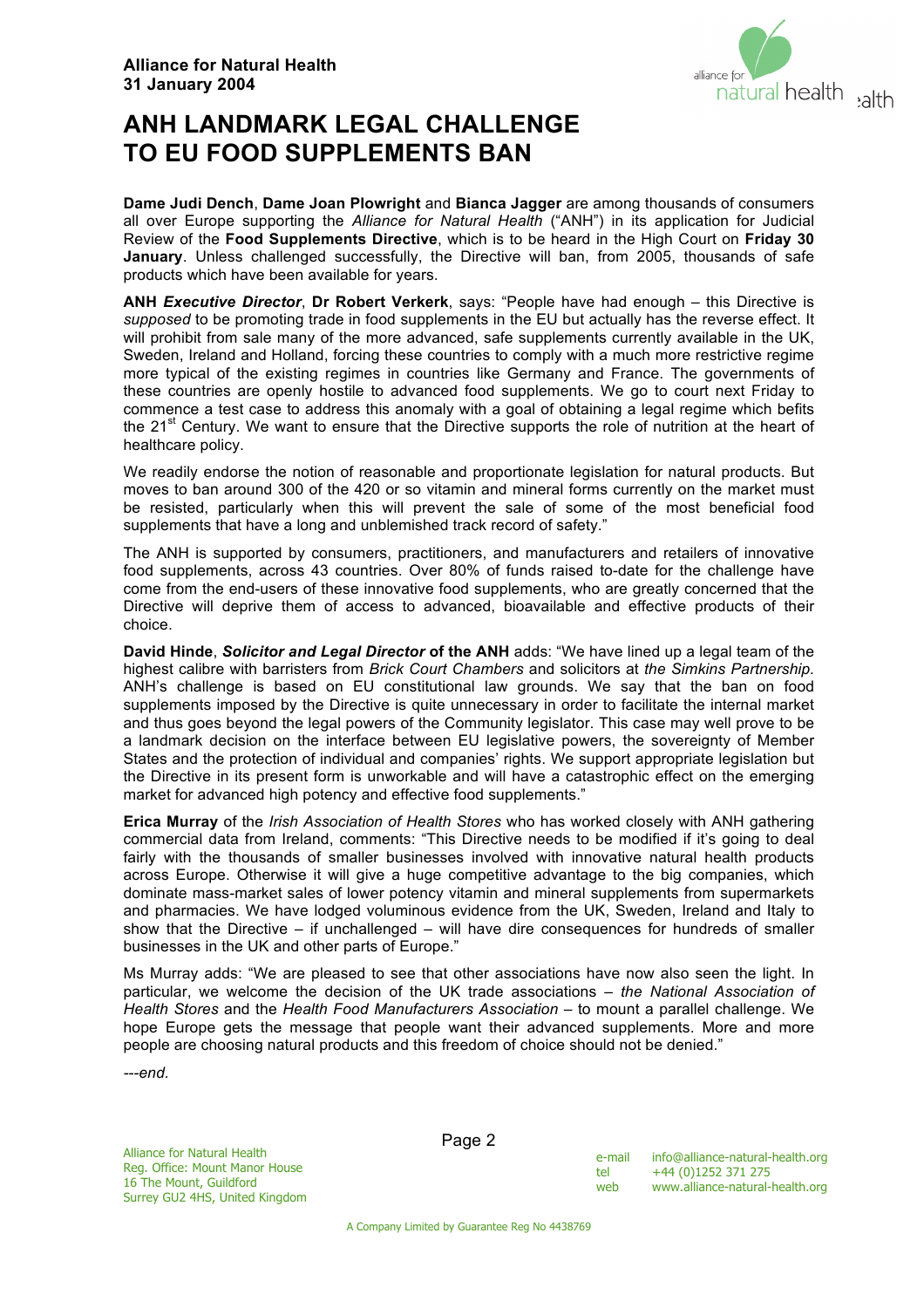

# *CONTACT DETAILS for further information:*

| Country   | <b>Contact details</b>                                                                                                                                                                                                                                                                |
|-----------|---------------------------------------------------------------------------------------------------------------------------------------------------------------------------------------------------------------------------------------------------------------------------------------|
| UK/Europe | Dr Robert Verkerk<br>Executive Director<br>Tel: 01252 371 275 (general enquiries)<br>Tel: 0771 484 7225 (direct)<br>E-mail: robv@alliance-natural-health.org<br>David Hinde, Solicitor<br>Legal Director<br>Tel: 07958 548 186 (direct)<br>E-mail: davidh@alliance-natural-health.org |
| Ireland   | Erica Murray<br><b>ANH Strategy Committee</b><br>Tel: 00 353 868 245 254 (direct)<br>E-mail: hopsack@iol.ie                                                                                                                                                                           |

# **BACKGROUND INFORMATION**

## **Micronutritient deficiencies in the 'typical diet'**

Although many health authorities continue to claim that it is possible to obtain all the nutrients required in a "balanced and varied diet," $1$  there is a rapidly growing body of scientific evidence that demonstrates that large groups of people do not meet the minimum nutritional requirements established through reference intakes, let alone those needed for optimum health. Micronutritional status has been shown to be particularly inadequate for particular groups such as the young, elderly, vegans or patients with malabsorption.<sup>2,3</sup>

Many factors contribute to reduced micronutrient intake. These include inadequate consumption of fresh fruit and vegetables, increased consumption of processed foods, poor dietary choices, lower food intake caused by less active lifestyles and inappropriate cooking methods. Furthermore, intensive training regimes, stress, smoking and exposure to environmental chemicals places additional demands on the body and increases the requirement for particular micronutrients. For

| e-mail | info@alliance-natural-health.org |
|--------|----------------------------------|
| tel    | +44 (0)1252 371 275              |
| web    | www.alliance-natural-health.org  |

1 Statements made in the media, including by Sir John Krebs (Chair, Food Standards Agency), following release of the UK Expert Group on Vitamins and Minerals *Draft Report on Upper Safe Levels of Vitamins and Minerals*, 8 May 2003: see media references on NHS Online (http://www.nelh.nhs.uk/hth/vitamin\_warning.asp)

 $^{2}$  Krebs-Smith SM, Cook A, Subar AF, Cleveland L, Friday J. US adults' fruit and vegetable intakes, 1989 to 1991: a revised baseline for the Healthy People 2000 objective. *Am J Public Health*, 1995; 85 (12): 1623-9.

 $^3$  Krebs-Smith SM, Cleveland LE, Ballard-Barbash R, Cook DA, Kahle LL. Characterizing food intake patterns of American adults. *Am J Clin Nutr*, 1997; 65 (4 Suppl): 1264S-1268S.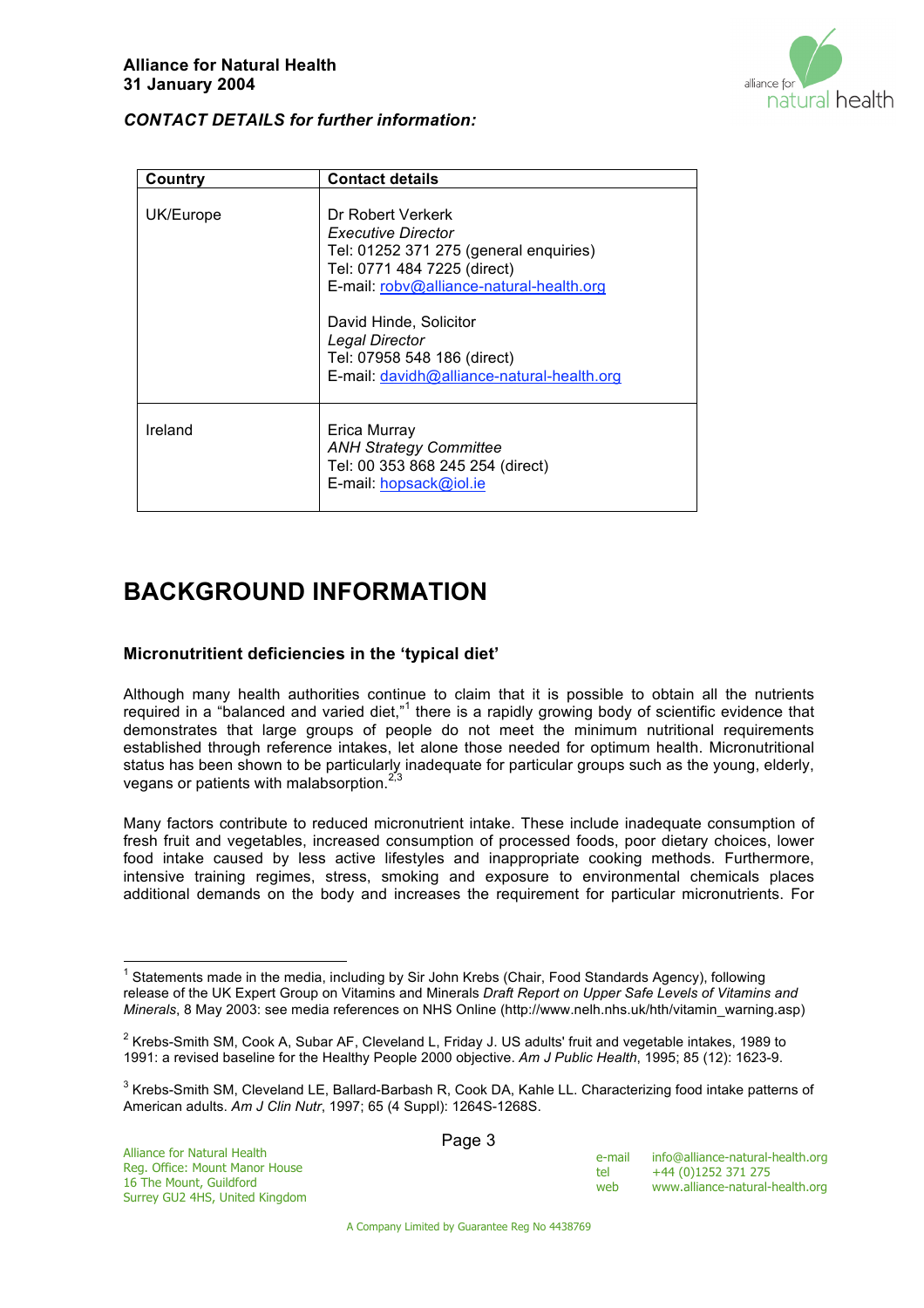### **Alliance for Natural Health 31 January 2004**



example, that a smoker needs to consume 4 times the RDA of Vitamin C in order to have the same plasma level of Vitamin C as a non-smoker. $4$ 

National nutrition surveys undertaken in the UK have shown that that large minorities are not reaching their dietary targets for Reference Nutrient Intakes (RNIs).<sup>5,6,7</sup> In the case of the elderly, inadequate intake of vitamin D, magnesium, Vitamin K and copper have been of particular concern.<sup>9</sup>

In a major UK survey of dietary habits of 4 to 18 year-olds,<sup>8</sup> it has been shown that *the most commonly consumed foods* are white bread, savoury snacks, chips, biscuits, potatoes and chocolate confectionery. Additionally, it was found that boys eat, by weight, nearly four times as many biscuits than leafy green vegetables, while girls eat, by weight, more than four times as much sweets and chocolate than leafy green vegetables. The same survey also revealed that 91% of girls aged 4-6 years failed to reach the RNI for zinc (a key mineral required for the immune system); while 97 % of girls aged 15 to 18 years did not reach the RNI for magnesium, 73% did not reach the RNI for zinc, and 53 % did not reach the RNI (200 µg) for folic acid, despite recent studies that demonstrate that intakes well over 400 µg are likely to be required to minimise risk of neural tube defects.  $9$ 

#### **The case for supplementation**

There has been a rapid recent expansion of the body of scientific evidence in peer-reviewed journals which demonstrates that use of food supplements can improve overall nutritional status and key biomarkers for health as well as reduce risk of chronic diseases.<sup>11</sup>

However, many of the large scale clinical studies carried out to investigate the effects of nutrient supplementation have involved single or limited numbers of nutrients, often at suboptimal doses. Such studies are likely to underestimate the benefits of supplementation, given that many nutrients function synergistically.

A major review of studies on the relationships between vitamin intake and various diseases published between 1966 and 2002 demonstrated that suboptimal levels of vitamin intake are associated with increased risk of contracting a variety of chronic diseases, including cancer, heart disease and osteoporosis.<sup>10</sup> The authors of this study concluded that many physicians may be

 $^6$  Bates CJ, Prentice A, Cole TJ, van der Pols JC, Doyle W, Finch S, Smithers G, Clarke PC. Micronutrients: highlights and research challenges from the 1994-5 National Diet and Nutrition Survey of people aged 65 years and over. *Br J Nutr*, 1999; 82 (1): 7-15.

7 Finch S, Doyle W, Lowe C, Bates CJ, Prentice A, Smithers G, Clarke PC. *National Diet and Nutrition Survey: people aged 65 years and over. Volume 1: Report of the diet and nutrition survey*. 1998. TSO, London.

8 Gregory JR, Lowe S, Bates CJ, Prentice A, Jackson LV, Smithers G, Wenlock R, Farron M. *National Diet and Nutrition Survey: young people aged 4 to 18 years. Volume 1: Report of the diet and nutrition survey*. 2000. TSO, London.

9 Wald MJ, Law MR, Morris JK, Wald GS. Quantifying the effect of folic acid. *Lancet*, 2001; 358: 2069-2073.

10 Fairfield KM, Fletcher RH. Vitamins for chronic disease prevention in adults: scientific review. *JAMA*, 2002; 287 (23): 3116-26.

| e-mail | info@alliance-natural-health.org |
|--------|----------------------------------|
| tel    | +44 (0)1252 371 275              |
| web    | www.alliance-natural-health.org  |

A Company Limited by Guarantee Reg No 4438769

4 Losonczy KG, Harris TB, Havlik RJ. Vitamin E and vitamin C supplement use and risk of all-cause and coronary heart disease mortality in older persons: the Established Populations for Epidemiologic Studies of the Elderly. *Am J Clin Nutr*, 1996; 64 (2): 190-6.

<sup>5</sup> Gregory J, Foster K, Tyler H, Wiseman M. *The Dietary and Nutritional Survey of British Adults*. 1990. HMSO, London.